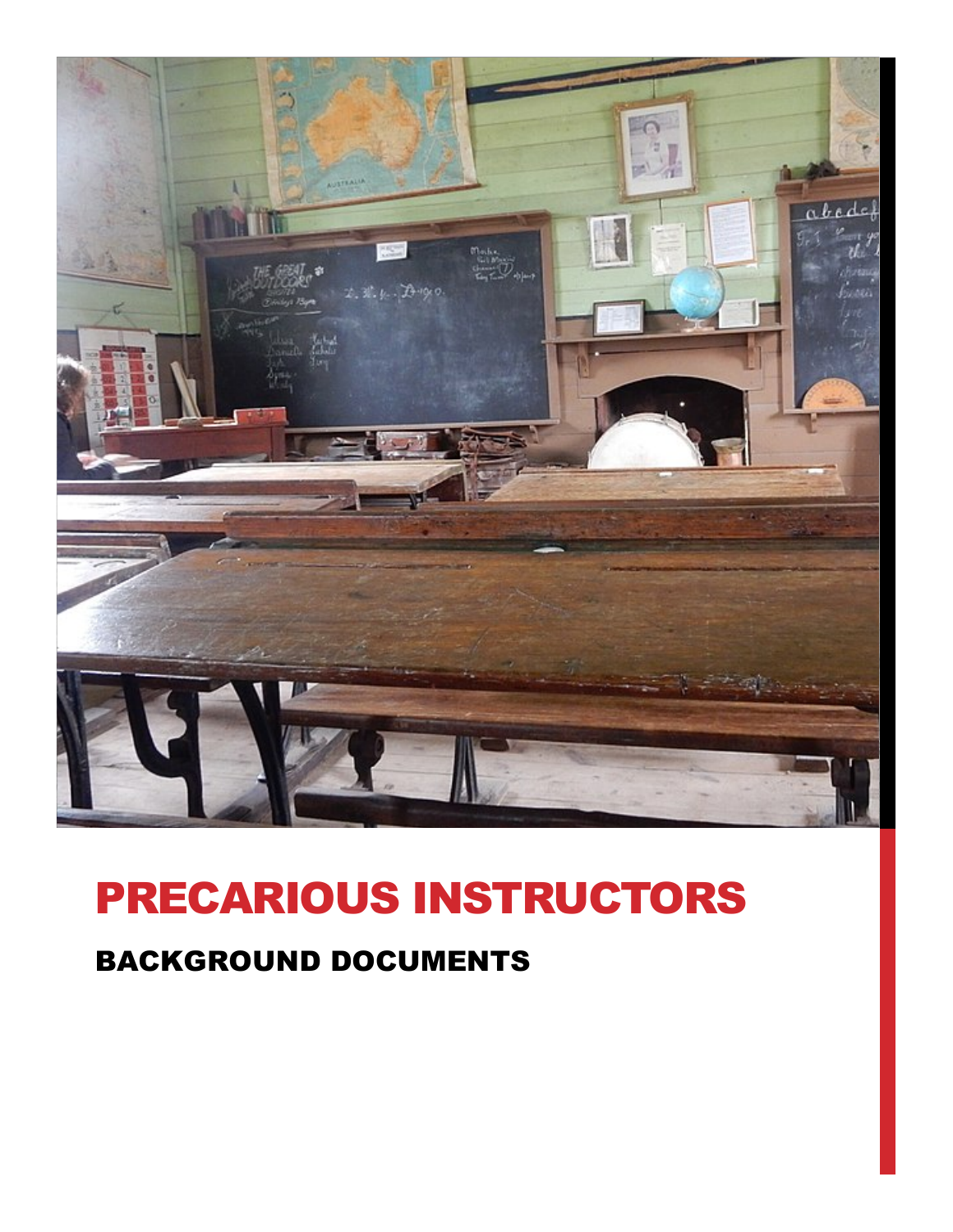# PRECARIOUS INSTRUCTORS

### BACKGROUND DOCUMENTS

### USE WEBLINKS OR READ EXCERPTS ON FOLLOWING PAGES.

"Precarious Historical Instructors' Manifesto", *Active History* (February 2020) http://activehistory.ca/2020/02/precarious-historical-instructors-manifesto/. Read online, excerpts below.

"The CHA's Response to the Precarious Historical Instructors' Manifesto" *Canadian Historical Association* (March 2020). No longer online, read below.

"An open letter to the Canadian Historical Association from Tenure-Track and Tenured Faculty" *Active History* (March 2020) http://activehistory.ca/2020/03/an-open-letter-to-the-canadianhistorical-association/. Read below.

"2020 AGM Minutes," *Canadian Historical Association* (June 2020) https://chashc.ca/ uploads/60c0d1d2c6a9d.pdf. Read below under "10. Other Business", page 34)

"Engaged | Engagés A CHA Webinar Series on Precarity," *Canadian Historical Association* (November 2020 – March 2021) https://cha-shc.ca/precarity/engaged-engages-a-chawebinar-series-on-precarity. See and hear online.

"CHA SHC," *Youtube* https://www.youtube.com/channel/UCu9Wr3ur\_ApQI1mUOFrYQGQ/videos

Recommended viewing:

- "A CHA Webinar Series: Precarity I," Catherine Murton Stoehr (47:27 51:54);
- "A CHA Webinar Series: Precarity II," Jeremy Milloy (49:09 54:20 and 56:30 60:00);
- "Engaged | Engagés A CHA Webinar Series III," Andrea Eidinger (6:59 13:32) and David Tough (23:39 - 33:37);
- en français "A CHA Webinar Series: Precarity II," Godefroy Desrosiers-Lauzon (5:38 10:40) and Christine Gauthier (41:38 - 43:46).

Jeremy Milloy, "I Think It's Time For Us to Give Up Hope," *Active History* (February 2021) http://activehistory.ca/2021/02/i-think-its-time-for-us-to-give-up-hope/. Read online.

Andrea Eidinger, "Enough talk, it is time to take action to help precarious faculty," *University Affairs* (April 2021) https://www.universityaffairs.ca/career-advice/careers-cafe/enough-talk-it-is-timeto-take-action-to-help-precarious-faculty/. Read online.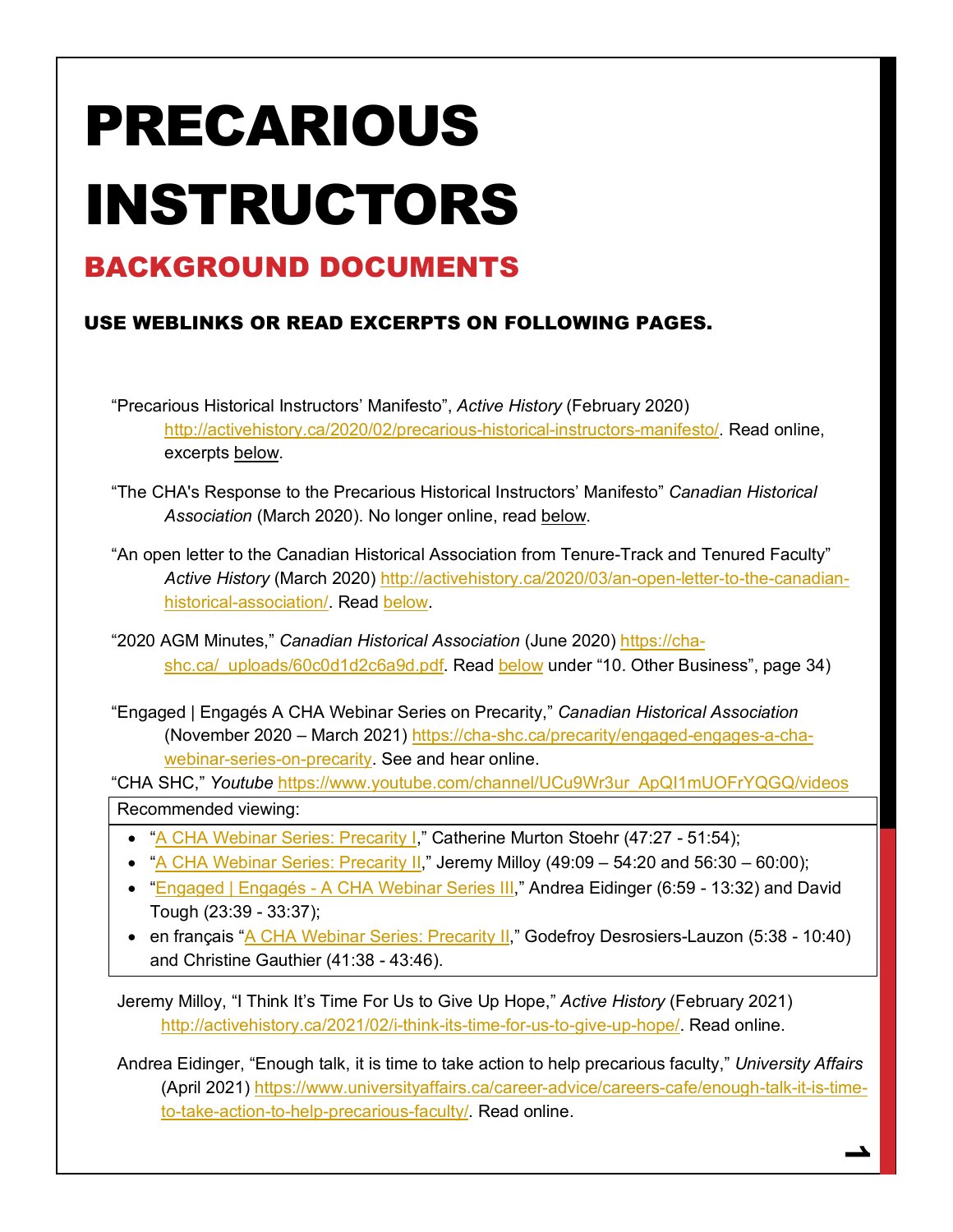Steven High, "There is no Solidarity in a Meritocracy: Precarity in the History Profession in Canada," *Active History* (May 2021) https://activehistory.ca/2021/05/there-is-no-solidarity-ina-meritocracy-precarity-in-the-history-profession-in-canada/; https://chashc.ca/\_uploads/60c0c7becfc52.pdf. Read online, excerpts below.

Steven High, "Is it Time to Restore the "Canadians First" Hiring Guidelines for Canadian Universities? Canadian Historical Association (February 2022), https://chashc.ca/precarity/cha-report-on-precarity. Read online and below.

en français: "La directive d'embauche «Les Canadiens d'abord» dans les universités", *Le Devoir*, 9 février 2022. https://www.ledevoir.com/opinion/idees/671529/travail-la-directive-dembauche-les-canadiens-d-abord-dans-les-universites. À lire en ligne.

"Promising Departmental Practices for Precarious Teachers," *Canadian Historical Association* (2021) https://cha-shc.ca/precarity/departmental-best-practices-for-precarious-teachers. Read online and below.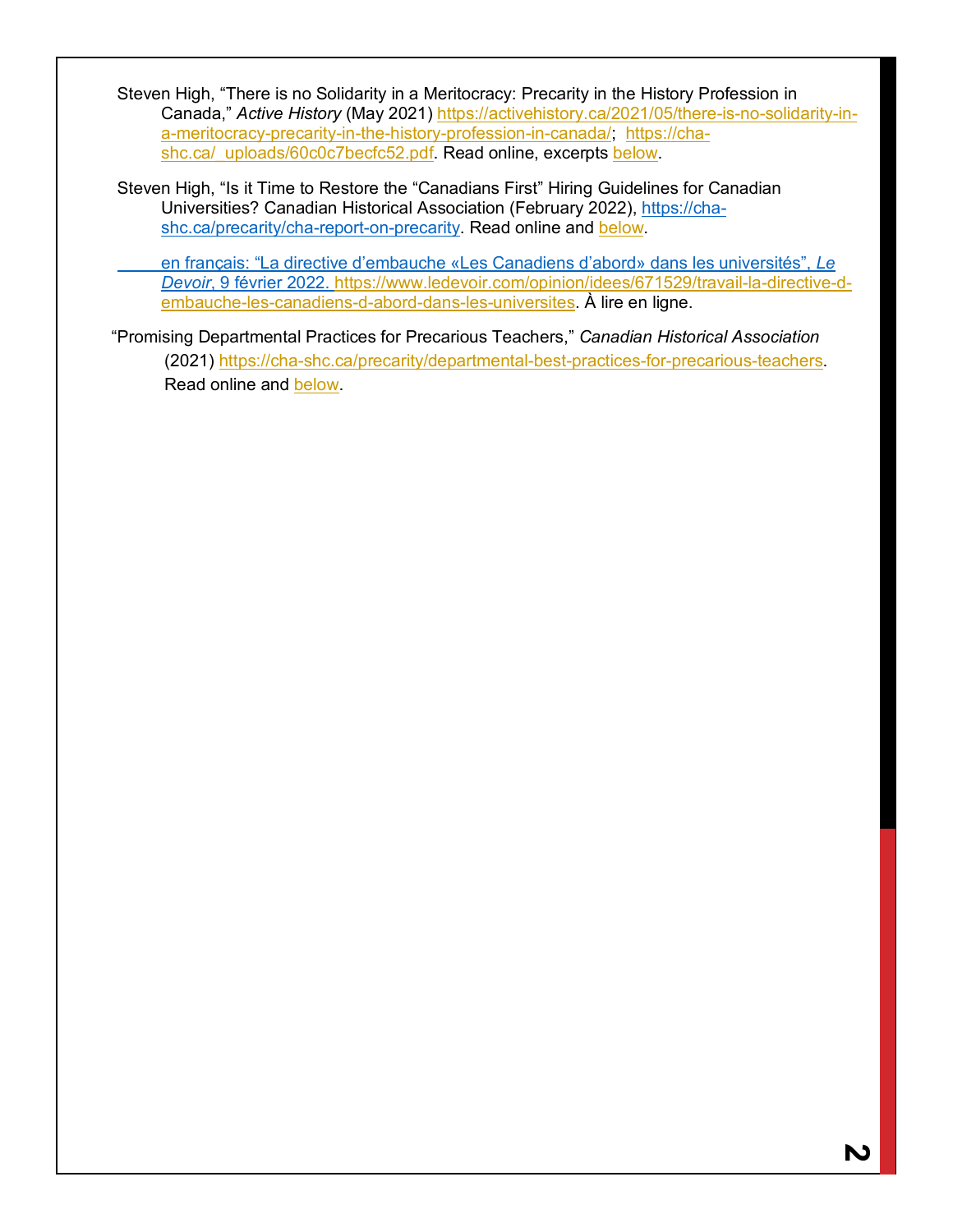### PRECARIOUS HISTORICAL INSTRUCTORS' MANIFESTO (EXCERPT)

Read it all: Precarious Historical Instructors' Manifesto, *Active History* (February 2020) http://activehistory.ca/2020/02/precarious-historical-instructors-manifesto/

#### "

We are caught in a cycle where a large chunk of historians in the field are precariously employed. Tenured faculty and university administrators often ask about solutions to precarity from the people who are facing it during faculty meetings or when our professional associations meet, but they rarely act on suggestions. Precarity and those who face it are ignored as a problem of their own doing or, simply, as the state of the field in 2020.

Last year, a group of historians who, in some way, have or continue to experience precarity in the field organized themselves to pull together shared concerns and possible solutions. Speaking about precarity publicly can, and has, put careers at risk. Releasing this document on Active History anonymously is an attempt to move the conversation about precarity forward and push the field at large towards some concrete solutions.

by Anonymous

#### PREAMBLE

There is a crisis in working conditions for precariously employed history professors in Canadian universities. It is a crisis decades in the making; it has taken a profound personal and collective toll on generations of historians. As real as this situation is to the workers themselves, it is largely invisible at both department and association levels where precarious workers are often held responsible for their own working conditions. At the same time, departments, perhaps unconsciously, benefit from a historically unprecedented multi-decade internship system. This needs to stop.

A review of the past few years of the Canadian Historical Association's (CHA) Bulletin (now called Intersections) reveals a near-total conflation between the enrolment crisis, alternative-academic career preparation, and the struggles of precariously employed historians. The first two have prompted real structural analysis backed by a political will for change; nothing has been done about the latter.

Too many of us have experienced the anxiety of being forced to reapply for jobs every four months, of having courses cancelled with no warning after weeks of preparation, of being offered courses with as little as a few days' notice. All of us are denied access to research funding shortly after we achieve our PhDs. Many of us have found ourselves unable to collect unemployment insurance because adjunct and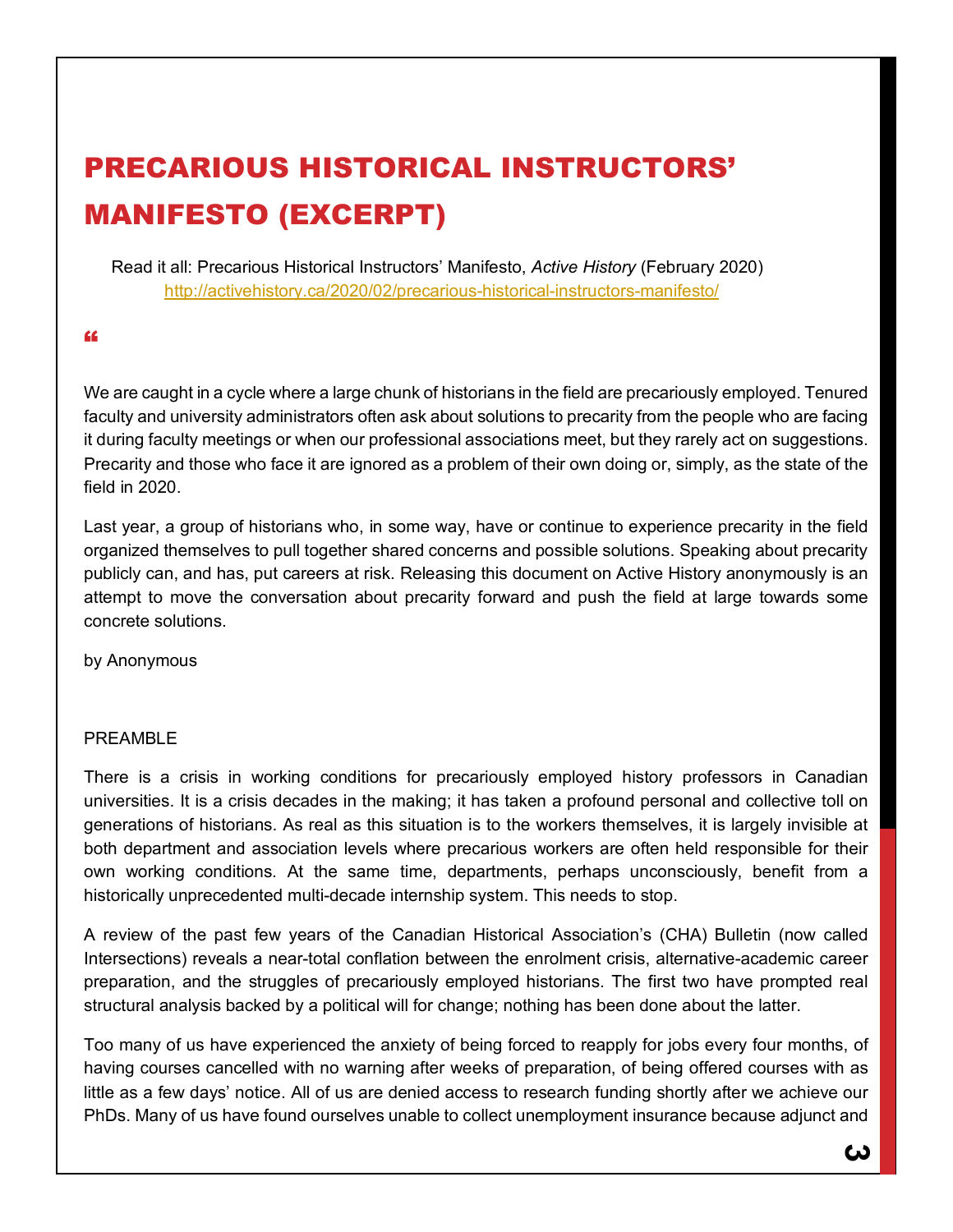sessional labour contracts do not meet the minimum hour requirements. Many of us have travelled to multiple institutions, often hours away from home, to cobble together enough contracts to pay our rent. Our working conditions isolate us from our families, relationships, and communities. The ripples of our losses and suffering extend beyond the university.

For many of us, this life of precarity, marginalization, and struggle begins in graduate school. As the underemployment and unemployment of trained historians has become normalized, the role of graduate student supervisors in championing and supporting their students in their job search has largely been abandoned. This has further divorced the profession from the lived conditions of its members. Declining faculty cohorts have decreased the capacity of graduate student supervisors' to give their students the time they need to address this. As a result, more and more graduate students must advocate for themselves in asymmetrical relationships within their departments and their universities, often to the disadvantage of their professional status.

We submit this issue must be addressed immediately and persistently. The severity of the crisis facing contract academic workers, the centrality of their work to the modern university project in Canada, and the extent to which relying on contract labour has benefited history departments places a burden of duty on the historian community to make improving working conditions for contract academic staff an agenda item at any and all collective fora.

With respect and without acrimony, we submit that history departments have benefitted to an unseemly degree from universities' use of contract academic labour as a cost-cutting mechanism. The function of contract work is to externalize risk from institutions and onto individuals. History departments have adopted this practice, however reluctantly, to their benefit. But there are multiple policies that, if departments adopted, would upload some of the personal risk to a department level where it could be absorbed with less catastrophic consequences than it currently does with individual historians.

### … **CALLS TO ACTION**

### … **2. Departments**

Make policies that create transparency around course offerings known to sessionals, including the right of first refusal and seniority more generally.

Create a "Contract Faculty" agenda item at departmental meetings to identify opportunities to improve working conditions for contract workers, employment or research projects at the university, or grants inprocess.

Write contract workers' research into your grant applications.

Consider employment conditions of contract faculty as a factor in your planning surrounding hires, course offerings, and branding.

Pay contract academic staff a professional wage to attend meetings and carry out committee work; be creative about including them in leadership and decision making.

Reform job advertisement protocols.

Limit initial application packages for tenure-track jobs to a CV, job letter, and reference list.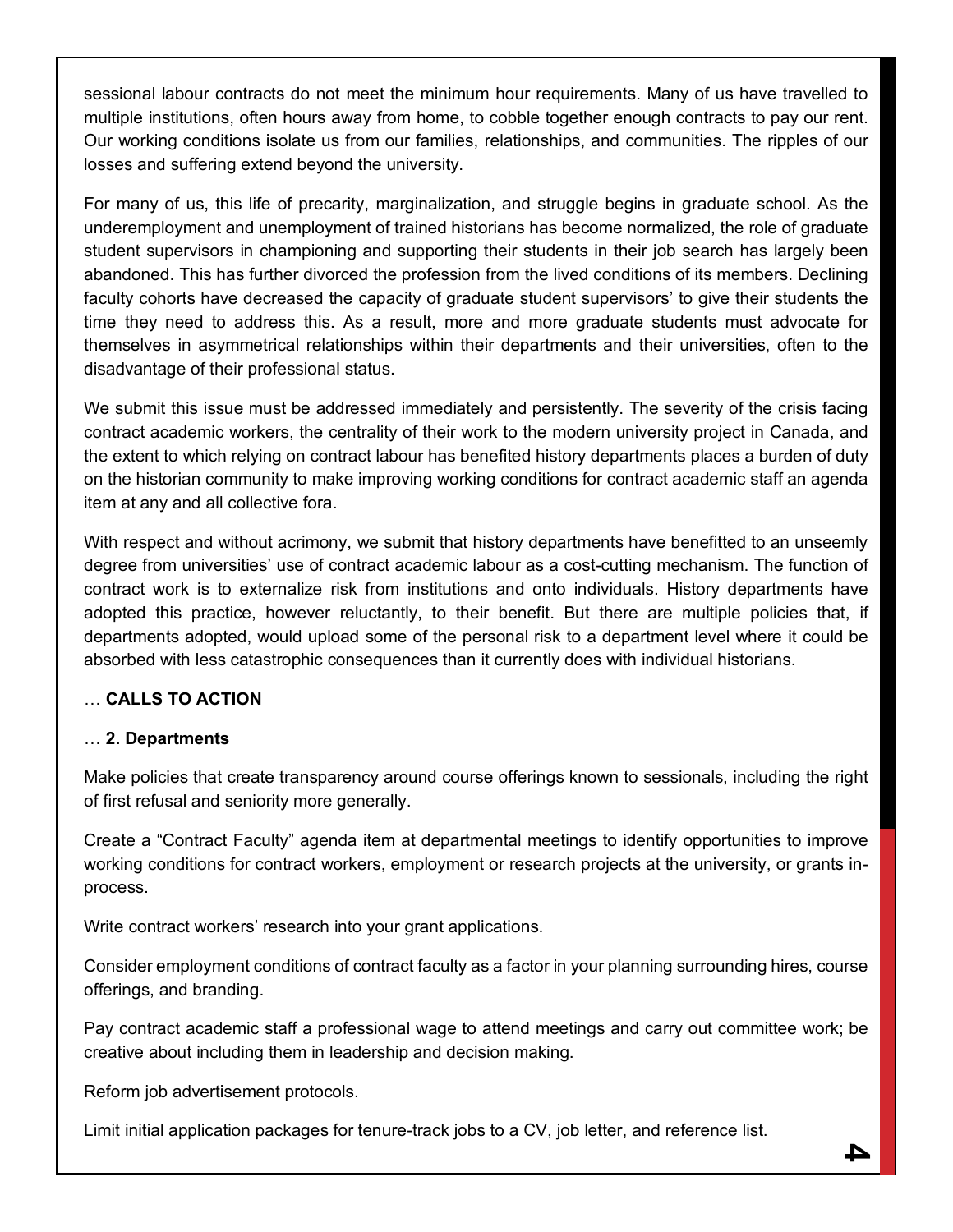Do not ask job candidates to produce new materials.

Do not interview ABD candidates with no publications.

Collect data on completion rates and the post-PhD employment conditions of their students.

Develop a data-based ethical strategy to determine the numbers of admissions to PhD programmes.

Actively raise the profile of contract academic staff research to colleagues, local decision makers, and students.

Create a department travel fund for contract academic workers for their research and conference travel.

Advocate on behalf of your precariously employed historians with the administration.

Create space for contract academic workers to meet as a closed group.

Reduce contract academic workers workload by giving guest lectures and creating a departmental roster of syllabi, lectures, and slide decks to share with them.

Pay students and sessionals for giving guest lectures in your class.

Use available levers to increase the likelihood of running sessionals' courses.

Educate administrators and staff about the working hours required for course preparation.

Educate students about the working conditions of contract instructors, specifically the difference between full time and contract instructors' resources.

#### **3. Faculty Associations**

Bargain research funding for contract academic staff.

Hold firm on ratios.

Bargain for non-tenure-track permanent positions.

Devote significant resources to organizing for meaningful provincial and federal job actions to improve working conditions for contract academic workers.

Lobby hard for re-funding of Universities at the provincial and federal level.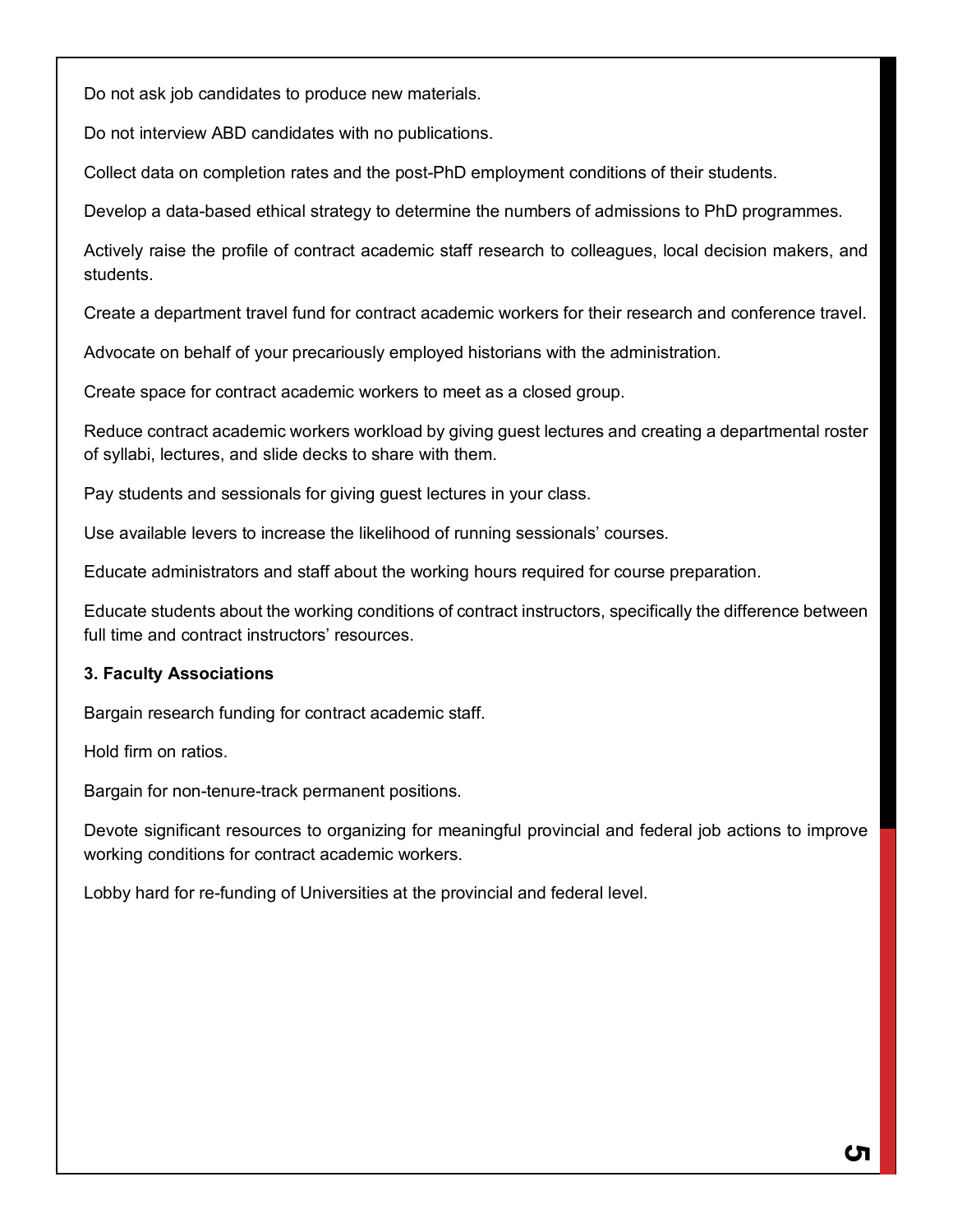### THE CHA'S RESPONSE TO THE PRECARIOUS HISTORICAL INSTRUCTORS' MANIFESTO

Read it all: "The CHA's Response to the Precarious Historical Instructors' Manifesto" *Canadian Historical Association* (March 2020). No longer online, read here.

#### "

Published on March 5, 2020

On 20 February, a group of precariously employed historians posted a manifesto on the Active History site (http://activehistory.ca/2020/02/precarious-historical-instructors-manifesto/). It describes a "crisis in working conditions" for those history professionals who are employed in a short-term, precarious capacity, and makes three key institutional recommendations for regularizing precarious positions, including precarious historians in decision-making, and accepting responsibility for the perpetuation of precarious positions.

It also makes a number of calls to action directed specifically at professional associations.

Members of the CHA Council and Executive have read the manifesto with interest, and have established a sub-committee to examine and highlight the progress that has already been made toward addressing the concerns expressed in the calls to action, and to consider ways in which we can continue to work towards limiting precarity, and limiting the high professional and emotional cost of such employment.

Working both as a professional association, and together with other scholarly associations and funding agencies, we are committed to reducing the dire effects, both on our profession and on our members, of precarious employment.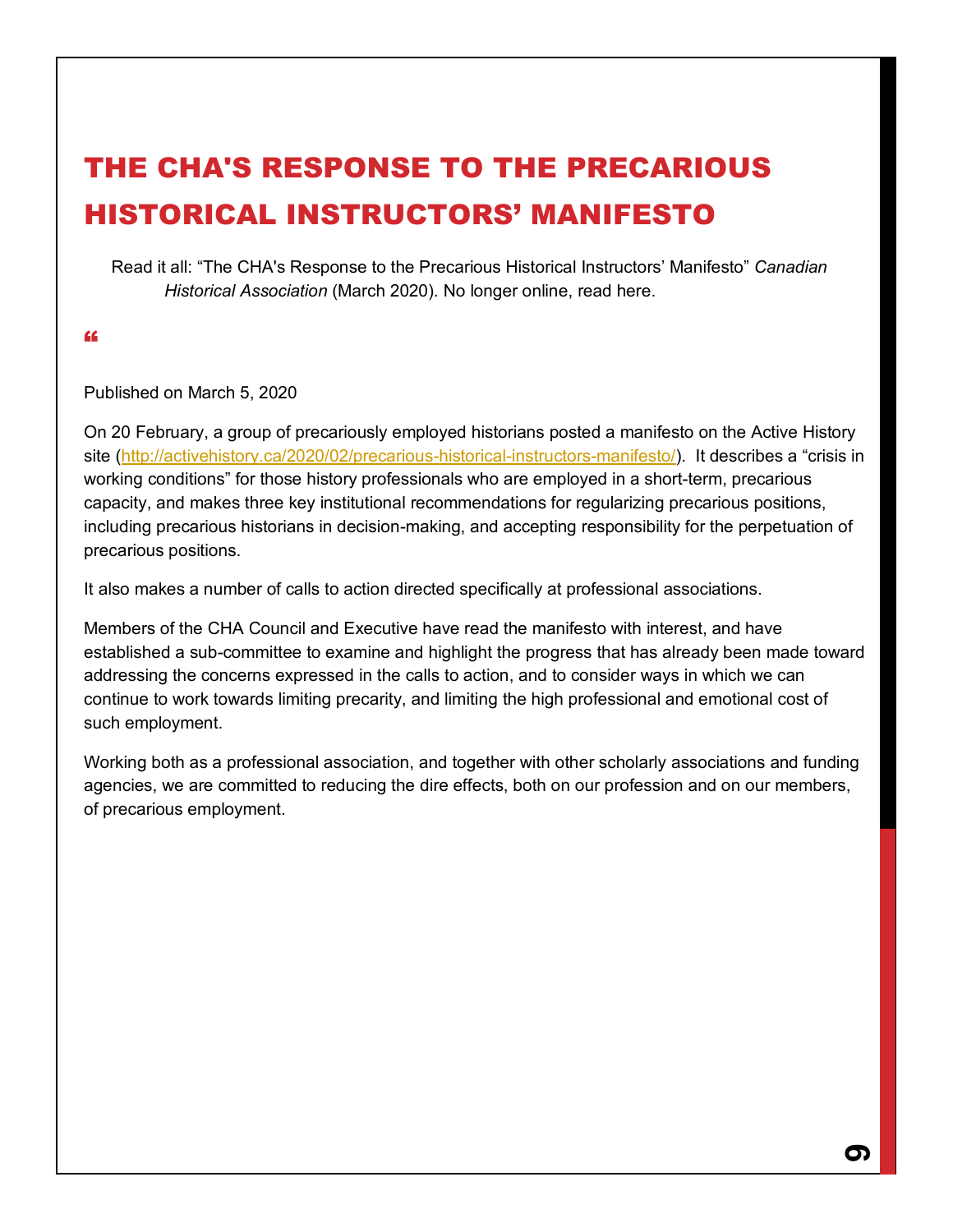## AN OPEN LETTER TO THE CANADIAN HISTORICAL ASSOCIATION FROM TENURE-TRACK AND TENURED FACULTY

Read it all: "An open letter to the Canadian Historical Association from Tenure-Track and Tenured Faculty" *Active History* (March 2020) http://activehistory.ca/2020/03/an-open-letter-to-thecanadian-historical-association/

"

Precarity in History is our discipline's great challenge today.

As the Precarious Historical Instructors' Manifesto puts it: "There is a crisis in working conditions for precariously employed history professors in Canadian universities. It is a crisis decades in the making; it has taken a profound personal and collective toll on generations of historians."

All too often, the burden for finding solutions falls on the precarious instructors themselves – the people with the least power to make changes. When they do propose solutions, tenured faculty and university administrators too often ignore those ideas or give them a low priority.

The Precarious Historical Instructors' Manifesto is a remarkably constructive and thoughtful document. People struggling to make ends meet and faced with broken promises and high walls on the part of their profession would be well within their rights to express anger. The Manifesto instead makes a series of sensible calls for change that would in many cases be simple to implement. Taken together, they lay out an agenda for real change and for greater justice within our profession.

The Canadian Historical Association has responded. It is a welcome step that the peak association for Canadian historians has not ignored the Manifesto. Yet the response reads as half-hearted. The CHA pledges to create "a sub-committee to examine and highlight the progress that has already been made toward addressing the concerns expressed in the calls to action, and to consider ways in which we can continue to work towards limiting precarity, and limiting the high professional and emotional cost of such employment."

The undersigned welcome the CHA's decision to address the crisis of precarity, but we see a simpler and more responsive solution: the CHA should work to implement the calls to action addressed specifically to historical associations. Some of these are simple: the removal of institutional affiliations can happen immediately at the 2020 CHA conference, where it would also be simple to make sure contract instructors are referred to by academic title. Others may take longer, but the work can be started now and the end goals accepted.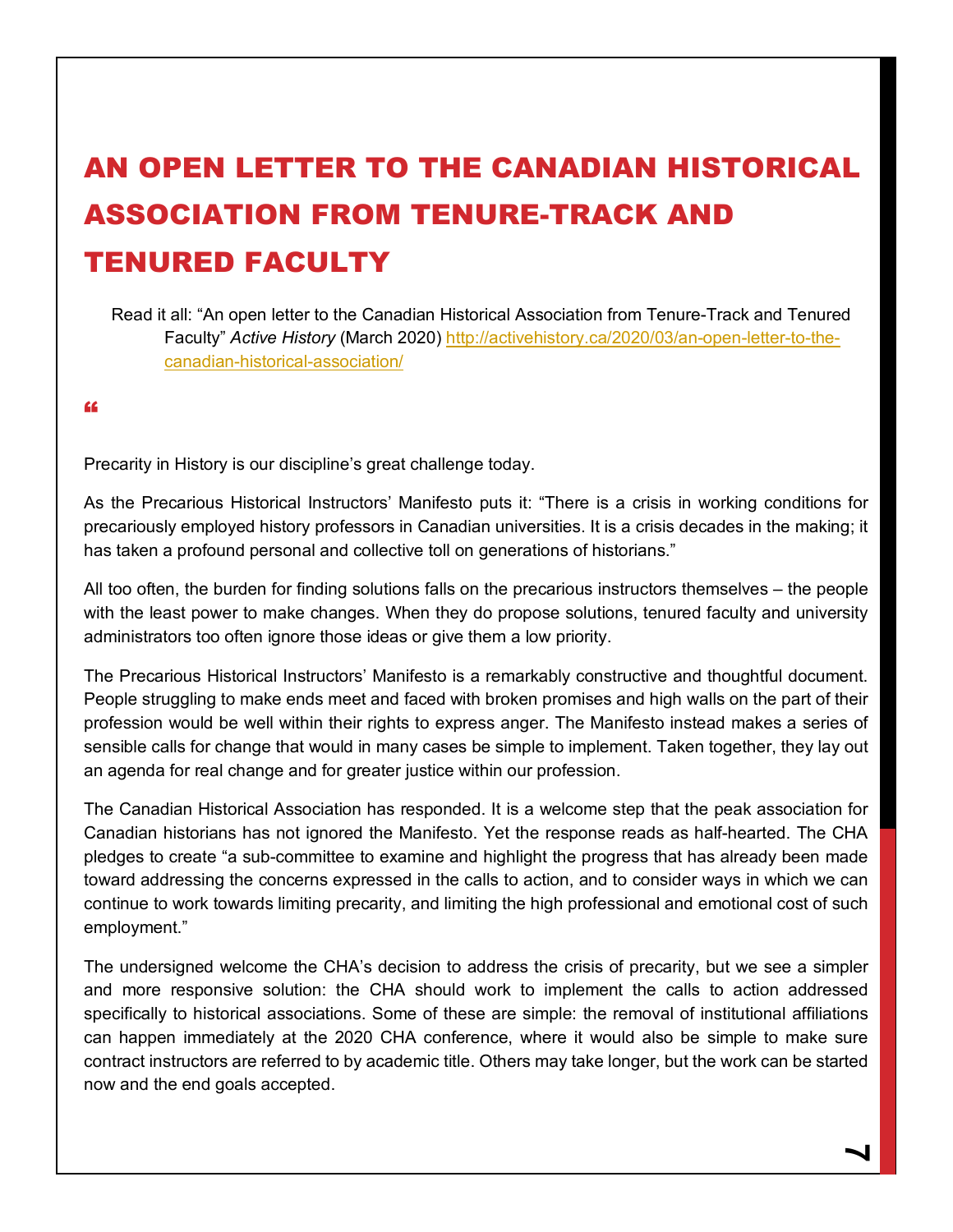The CHA's decision to address the Manifesto's calls is a good first step, but discussion of how to do so should be done openly within the wider profession, not only by narrowing it down to a sub-committee. And the intention to listen and act can be announced now. As CHA members and Canadian historians, we urge the CHA to start acting now, and accept the calls to action for professional associations made in the Precarious Historical Instructors' Manifesto.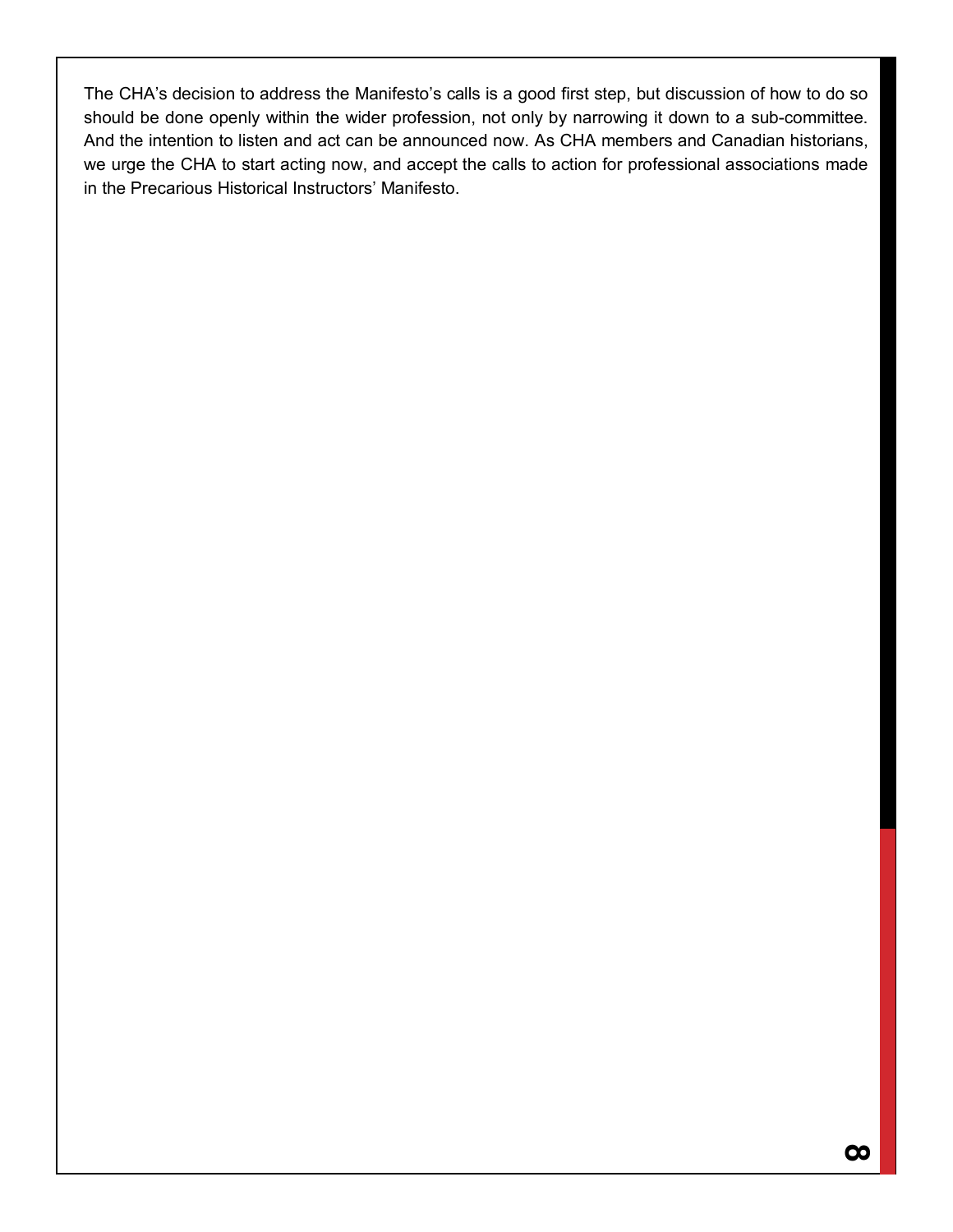### MOTION TO ENDORSE THE MANIFESTO

Read it all: "2020 AGM Minutes," *Canadian Historical Association* (June 2020) https://chashc.ca/\_uploads/60c0d1d2c6a9d.pdf

CHA Annual Activities Activités annuelles de la SHC

(under "10. Other Business", page 34: "Motion by...")

### "

The CHA accepts and endorses the Precarious Historical Instructors' Manifesto and will work to promote the suggestions made within our association; the CHA urges History departments to carefully consider how to best carry out the recommendations in the context of their university, and; the CHA will create a forum for all CHA members to discuss how best to implement the various recommendations, with participation of both full-time and contingent faculty members. Shannon Stunden Bower

After a discussion on the elements contained in the manifesto and the text of the motion, it was passed. **Représentante des étudiants diplômés**

### **Motion by Ian Mosby, seconded by Janis !iessen, that:**

The CHA accepts and endorses the Precarious Historical Instructors' Manifesto and will work to promote the suggestions made within our association; the CHA urges History departments to carefully consider how to best carry out the recommendations in the context of their university, and; the CHA will create a forum for all CHA members to discuss how best to implement the various recommendations, with participation of both full-time and contingent faculty members.

After a discussion on the elements contained in the manifesto and the text of the motion, it was passed.

vée à 14h17.

**12. Levée de la réunion**

Jo McCutcheon – Trésorière

**Conseil d'Administration**

Lisa Chilton

Karine Duhamel

Letitia Johnson

**10. Autres sujets**

Matt Bellamy – Secrétaire de langue anglaise

Marie-Michèle Doucet – Secrétaire de langue française

**Ian Mosby propose, avec l'appui de Janis !iessen, que :**

fesseurs à temps plein et de professeurs auxiliaires.

le texte de la motion, celle-ci a été adoptée.

La SHC accepte et approuve le Manifeste des enseignants d'histoire en situation précaire et s'e#orcera de promouvoir les suggestions du manifeste au sein de notre association ; la SHC exhorte les départements d'histoire à examiner soigneusement la meilleure façon de mettre en œuvre ces recommandations dans le contexte de leur université, et ; la SHC créera un forum pour que tous les membres de la SHC puissent discuter de la meilleure façon de mettre en œuvre ces diverses recommandations, avec la participation de pro-

Après une discussion sur les éléments contenus dans le manifeste et

Motion de Nancy Janovicek, appuyée par Kevin Brushett, approu-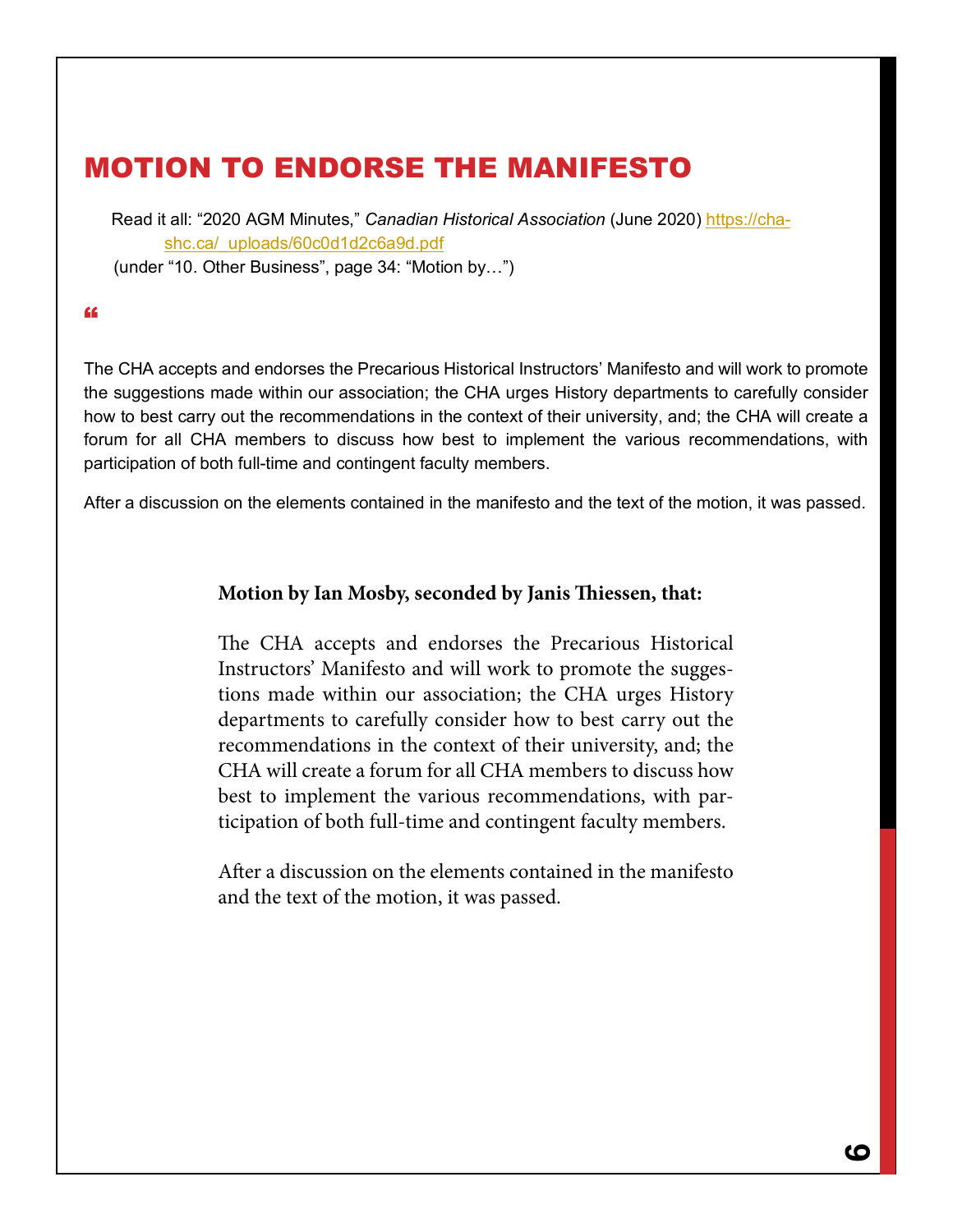# THERE IS NO SOLIDARITY IN A MERITOCRACY: PRECARITY IN THE HISTORY PROFESSION IN CANADA (EXCERPTS)

Read it all: Steven High, "There is no Solidarity in a Meritocracy: Precarity in the History Profession in Canada," A Report by Steven High, Vice-President, *Canadian Historical Association* (May 2021) https://activehistory.ca/2021/05/there-is-no-solidarity-in-a-meritocracy-precarity-in-thehistory-profession-in-canada/; https://cha-shc.ca/\_uploads/60c0c7becfc52.pdf.

#### "

"We all love what we do deeply. … This love is taken from us by our institutions, employers, and administrators. It's used to exploit us every time we do extra work or support the students we teach or mark papers properly even though we're not paid enough to do it, or get a course outline just right even though we've only been given a week."

– Dr. Jeremy Milloy, CHA round-table, January 2021 (and published in Active History)

"To all tenure-track and tenured professors who have and have not yet signed the letter: step up to the plate and take action. You benefit from a system that systematically exploits the labour of both precarious instructors and graduate students. You might think this has nothing to do with you, but it does. You might wring your hands and say it's the department, but you are the department. You might say it's the administration, but you are the administration. You have power and job security, and the ability to make real changes in the lives of so many people. It's on you to use it."

– Dr. Andrea Eidinger, CHA round-table, March 2021 (and published in University Affairs)

The Canadian Historical Association must recognize precarity within our discipline for what it is: a form of structural violence. The "collegial" structures within the academy implicate full-time faculty in a system, while not of our making, that is fundamentally unfair and exploitative.

As Rob Nixon has shown, structural violence is a slow violence that is normalized to such a degree that many don't even recognize it as violence at all. The dismissal of precarity in our universities has been aided by the corrosive idea that we live and work in a meritocracy: that the "best" candidates do find fulltime employment. On the one hand, the internalization of the meritocratic idea has caused many contingent faculty and recent graduates looking for work to doubt themselves. If only they had worked harder, published more, met more people: then the outcome might have been different. On the other hand, meritocratic thinking has served to comfort the comfortable: effectively depoliticizing precarity and rendering the structural violence all but invisible to others. There is no solidarity in a meritocracy.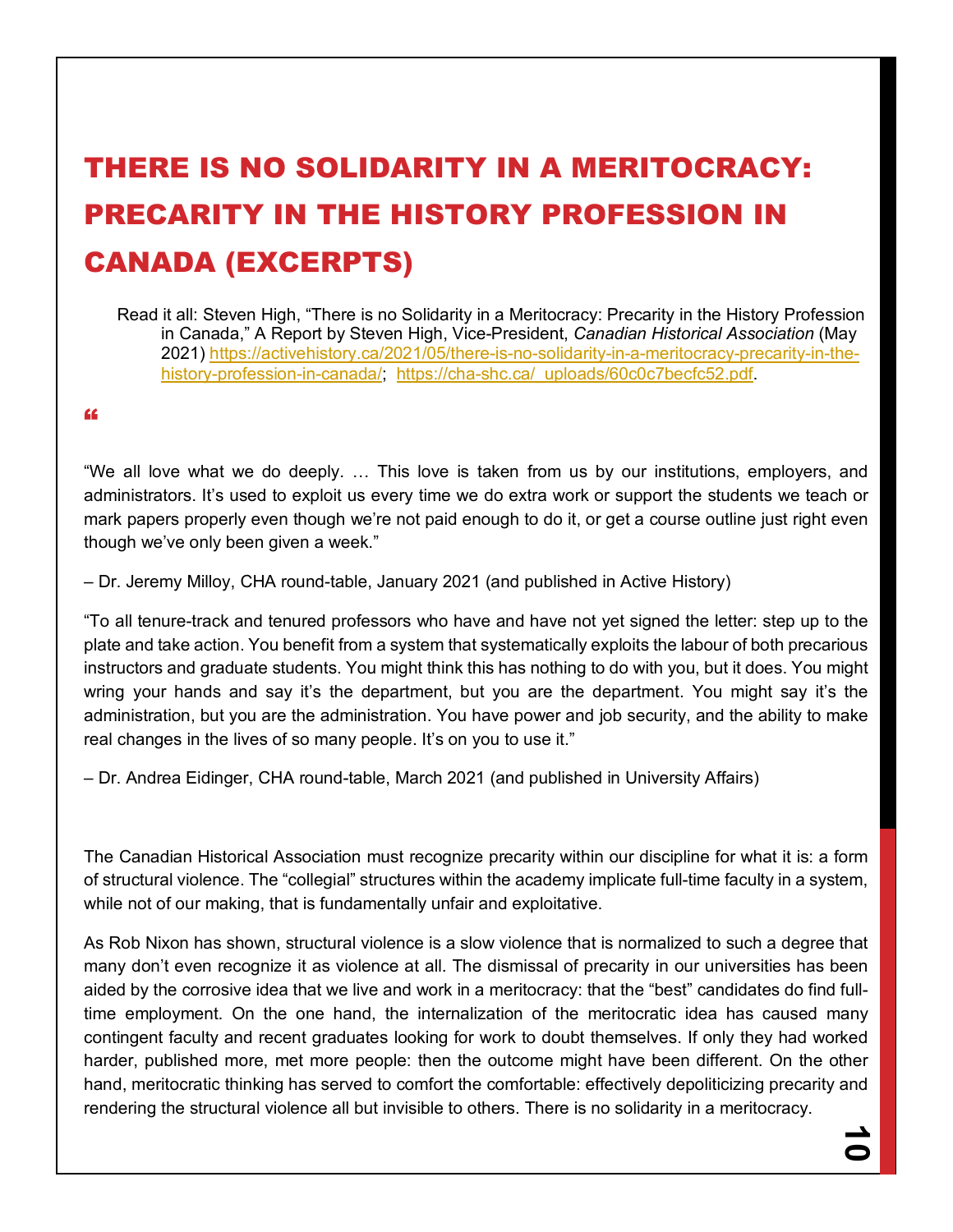That is why the Precarious History Instructors Manifesto has been so momentous – shattering the silence surrounding precarity in our profession and demanding that full-time faculty, department chairs and our professional association act.

 $[...]$ 

### POLITICALLY FRAMING THE PROBLEM

This is a start. To build the political-will needed to affect real change, the Canadian Historical Association organized a three-part round-table series on precarity designed to educate our members about the issues, grapple collectively with the problem, and recognize the ways that many of us are implicated in an unjust system. It was a necessary next step in further politicizing precarity within the discipline. Fundamentally, it is a structural issue rather than some kind of individual failing. It is also part of a wider deterioration in workplace relations in Canadian universities.

To that end, the round-table series began with new research undertake by Chandra Pasma, from the Canadian Union of Public Employees, and author of Contract U: Contract faculty appointments at Canadian universities (2018) who shared some of the key findings from the data collected from 78 Canadian universities covering the period from 2008 to 2017. There is departmental level data for 71 universities, you can probably find statistics for your history department at CUPE Database. This research provides us with a much better understanding of the scale and scope of the problem, providing us with a political frame through which to understand and talk about precarity within our discipline.

Many panellists spoke of the necessity for precarious workers to organize. The fundamental problem of precarity, according to Dr. Jeremy Milloy, is not a supply and demand problem or a training problem but a power problem, an exploitation problem. Dr. David Tough likewise encouraged us to tackle structural divides within our departments and our profession that render some people disposable or invisible. Dr. Godefroy Desrosiers-Lauzon highlighted the political limits of alliance building, pointing to the pressing need to organize autonomously. Unions have a seat at the table and are part of the solution. History shows that collective action drives progressive change.

The pain, hurt, and yes, anger, so powerfully communicated by precarious workers during the roundtables stem from the material conditions of precarity but also from a profound sense of betrayal. This is not the life that any of them dreamed of or trained for. And many have experienced demeaning microaggressions that have only made their situation worse, alienating them from their departments and their wider profession. This ranges from not being listed on departmental websites to "friendly" corridor advice that they should not speak up about these issues because it would be bad for their career.

Dr. Ian Mosby was precarious for 8-long years until he landed a tenure-track position. Feelings of failure and worry were part of his everyday. It took its toll, as did the "subtle cruelties" of being asked to create new syllabi in applying for jobs. For her part, Dr. Catherine Murton Stoehr challenged the ways that workplace inequality has been normalized. "Academic harm reduction" is long overdue. However, she added: "real problems need real solutions." There is also a sense of isolation, as precarious historians juggle contracts, often between institutions. Dr. Stacey Zembrzycki spoke of how precarious instructors in her department informally organized themselves and opened up a much-needed conversation within the wider department.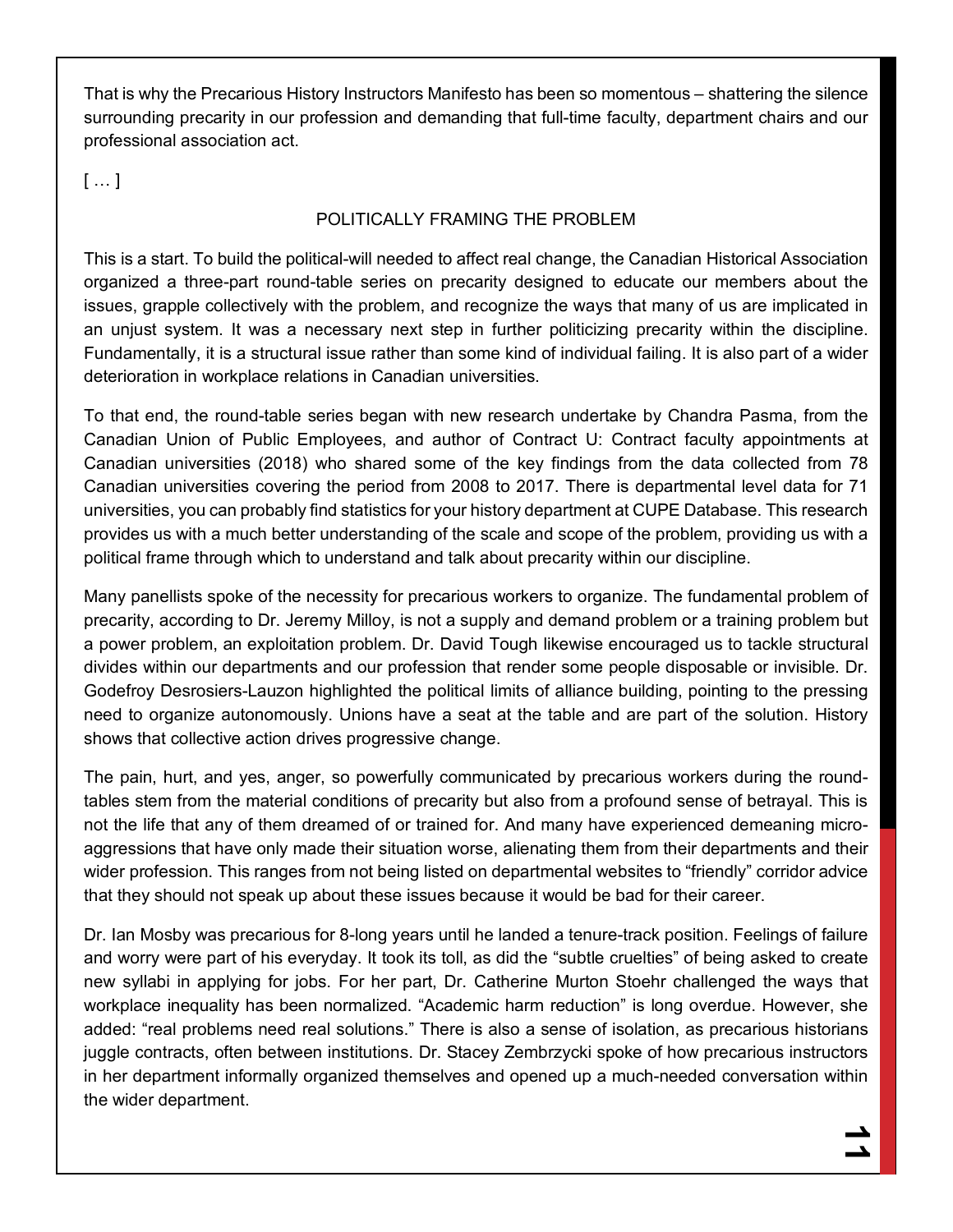Full-time faculty members also spoke from the heart, raising tangible ideas about what departments and full-time faculty might do. Dr. Laura Madokoro noted that these massive structural issues "require radical solutions." The urgent need to rethink power relationships in our universities can also be tied to wider efforts (such as they are) to decolonize, as raised by Dr. Crystal Fraser. Addressing full-time faculty in attendance, Dr. Tina Chen asked "what are our responsibilities"? When she was hired in 1999, she was the only person of colour in her department. That has slowly changed but only by years of struggle and explicit decision-making. There are lessons to be learnt in anti-racism activism about allyship but it can't be about speaking for. Her department revisited its honoraria policy for speakers, deciding that those on salary should not get one and that precarious historians should. Dr. Catherine Larochelle also spoke to the added challenges for women in the academy and that many precarious workers are women. Dr. John Lutz's noted that the full-time faculty association at his university bargained to convert three sessional faculty to tenure-track, including one in history. Internal hiring needs to be de-stigmatized. These small victories matter.

Among the other comments, Dr. Janis Thiessen spoke of the ways that being an historian can destroy your health. There is a lot of ill-health in her department, even amongst those with tenure. Dr. Ele Chenier spoke of the value of an ethics of care in our relations with each other. There are limits to what we as a professional association can realistically do. But there is still much we can commit to undertake, Dr. Harold Bérubé reminds us.

I want to thank all of the round-table panellists, as well as the three session chairs (Dr. Shannon McSheffrey, Dr. Nancy Janovicek, and Dr. Barrington Walker) for agreeing to participate in what was a difficult but necessary conversation. The round-table series caused many full-time faculty and others to read the Manifesto for the first time as well as the other resources circulated, and contributed to the organizing efforts of precarious workers themselves. New ideas were generated and two presentations by precarious historians were later published in Active History and University Affairs. About 270 historians attended the live round-table sessions and another 844 have so far viewed the round-tables on our Youtube channel. Taken together, this represents substantially more than the CHA's current membership of 650.

[ … ]

### SO, WHAT NEXT?

The Canadian Historical Association and its membership must continue to implement the action points of the Manifesto. In addition to the actions already undertaken by the CHA (see above), it is proposed that we undertake five further actions (organized as ten motions) that build on this foundation:

DEVELOP a set of best-practices for department chairs that would become part of an orientation package and perhaps a webinar. The Manifesto identifies a number of tangible actions that departments can take:

- Work with sessional and part-time instructors in course scheduling
- Identify opportunities to improve working conditions for contract faculty
- Consider contract faculty in hiring priorities for tenure-track positions
- Integrate contract faculty into departmental governance structures and find ways to remunerate them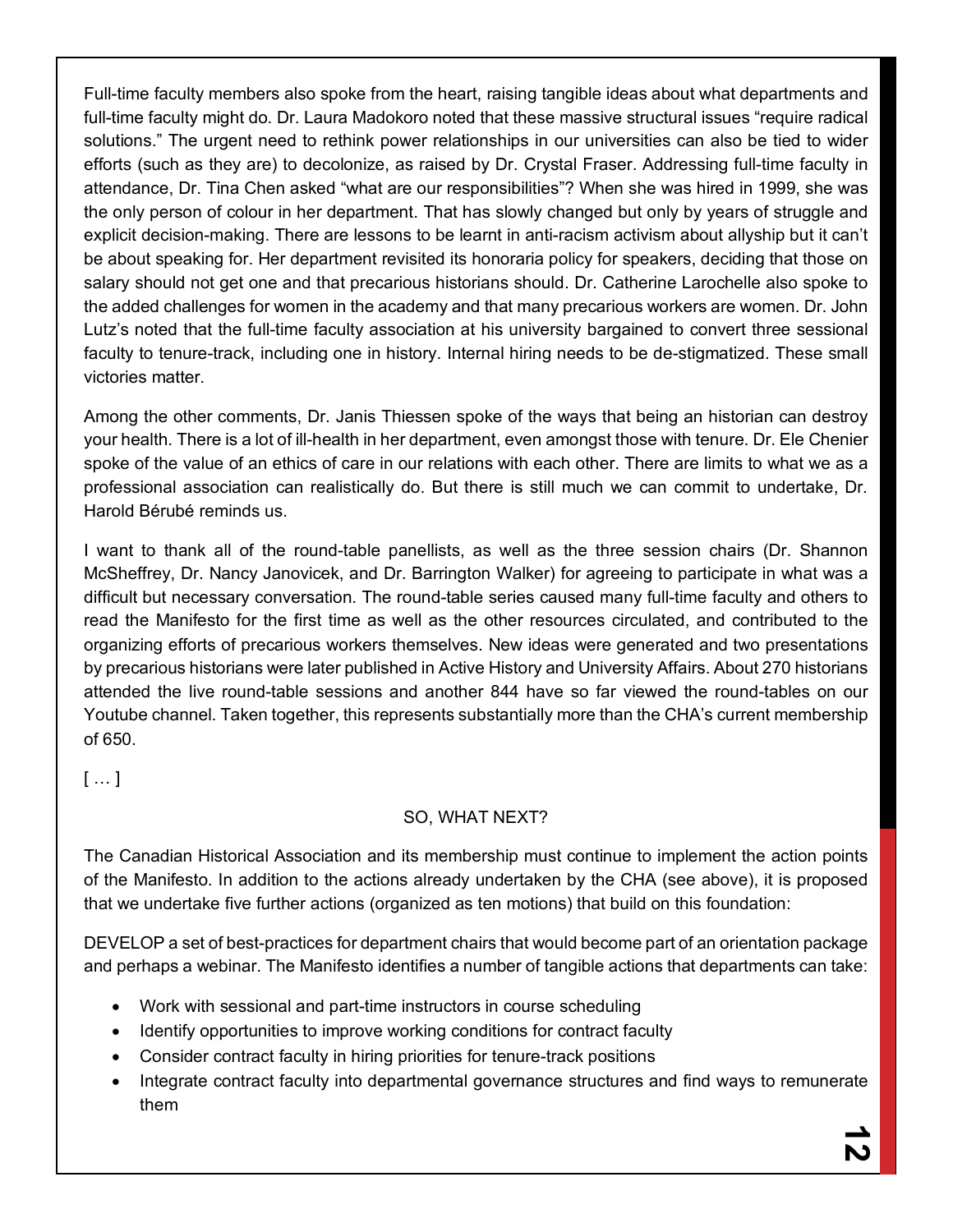- Limit what is asked for in the initial application packages and avoid asking job candidates to produce new materials
- Track what happens to PhD students after graduation
- Ensure that contract faculty are included on Departmental web-pages
- Find other ways to support contract faculty
- Advocate for contract faculty with the administration and faculty unions
- Pay students and contract workers for giving guest lectures

Motion #1: That the CHA form a 3-member committee, including at least one part-time or occasional instructor (who would receive an honorarium), that will prepare a document identifying best-practices for department chairs on issues of precarity. Once approved by the CHA Council, this will be combined with the latest data from our survey and form the basis of an orientation package and webinar for department chairs. The training of incoming department chairs needs to go beyond lists, they need to be oriented to these issues and hear the voices of precarious historians. The CHA orientation package might include a short digital story centred on the experiences of precarious workers themselves (with their permission and collaboration of course).

EDUCATE members about the structures of inequality within the profession via regular articles in Intersections, round-tables, and other formats. Additional ideas will continue to be generated in the years to come.

Motion #2: That the CHA create a regular space in Intersections dedicated to issues of precarity including the latest data from the survey to department chairs.

RETHINK the training of History master's and doctoral students.

Motion #3: That the Canadian Historical Association establish a 5-member CHA Task Force on History Graduate Training in the 21st Century with a one-year mandate to assess and provide guidance on the future of History graduate training in Canada. One of the five-members will be a graduate student named by the CHA Graduate Student Committee (and receive a small honorarium). The Task Force will invite written submissions and organize a series of public round-tables open to members, culminating in a written report. Highlights of the report will be published in Intersections and a special session organized during our annual meeting. The budget for the Task Force will be \$6,000 from our Rethinking Canadian History fund.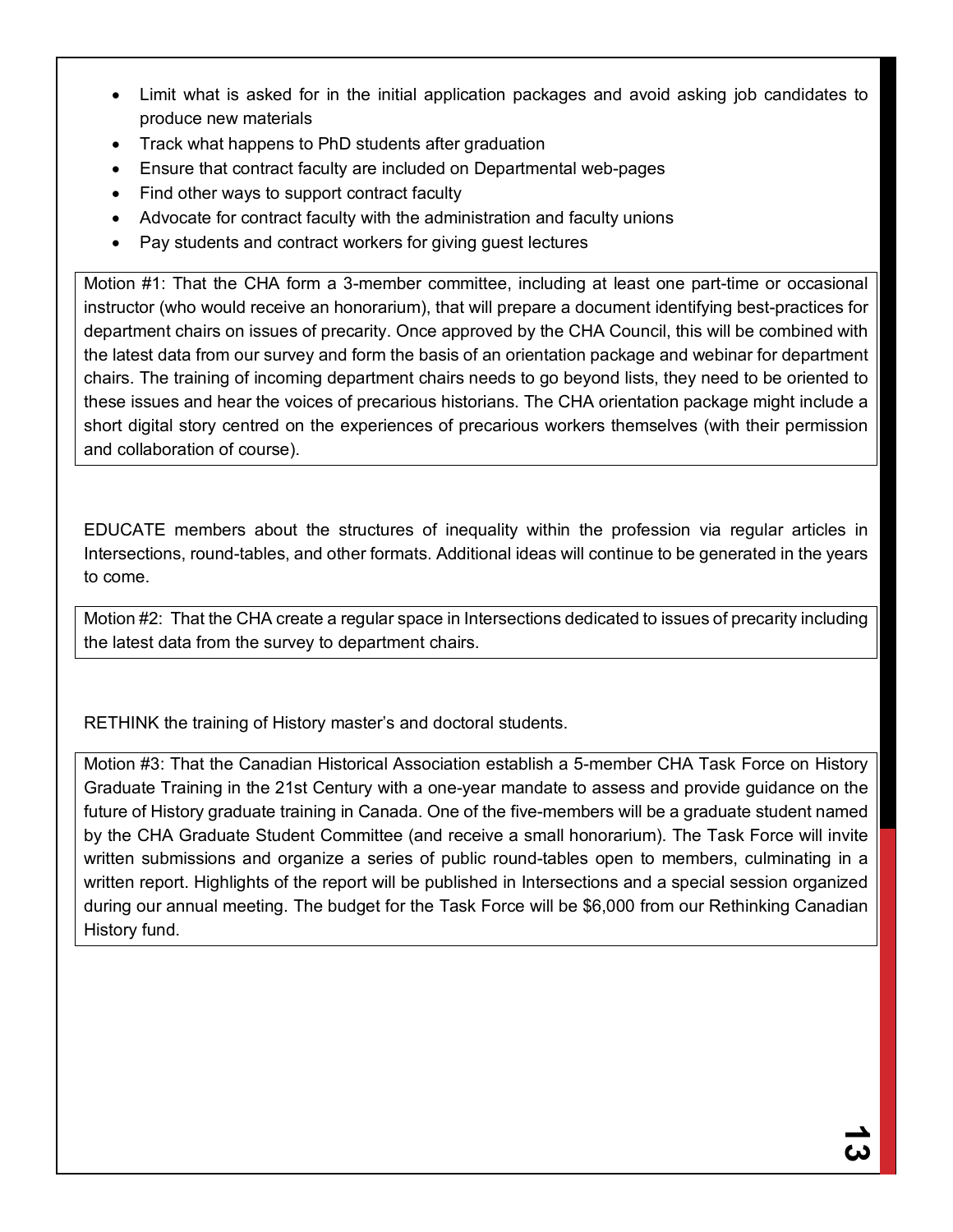ADVOCATE for the value of historical training and knowledge as well as the excellence of Canadian PhD programs.

Motion #4: That the CHA launch a publicity campaign centred on the value of historical training and knowledge. This would involve the writing of op-eds and doing media interviews. A member of Council would be assigned this portfolio and serve as the campaign's coordinator.

Motion #5: That the CHA recognizes that during a jobs crisis for PhD History graduates it is often untenable to claim that there are "no qualified" Canadians in order to hire non-Canadians/landed immigrants for tenure-tracks positions in History. We direct the CHA President to undertake research as the basis of advocacy on this issue.

Motion #6: That the CHA encourage the Social Sciences and Humanities Research Council to adjust its eligible expense policy so that precarious scholars without full-time employment would become eligible to pay themselves a salary as grant recipients (much as postdoctoral fellows are).

SUPPORT the collective efforts of precarious workers to organize and promote greater accessibility within the CHA

Motion #7: That the Canadian Historical Association believes that part-time and occasional lecturers as well as teaching assistants should be unionized. Our members should therefore be supportive of the efforts of precarious workers and graduate students to unionize and their ongoing struggle to improve wages and working conditions.

Motion #8: That the Canadian Historical Association invite precarious historians to form an affiliated committee of the association if they wish.

Motion #9: That we set the CHA fees for our annual meeting for graduate student and precarious members at one-fourth that charged to full-time members.

Motion #10: That we continue the practice of paying precarious participants on CHA-organized panels an honoraria of one-year's free membership.

The time for action is now.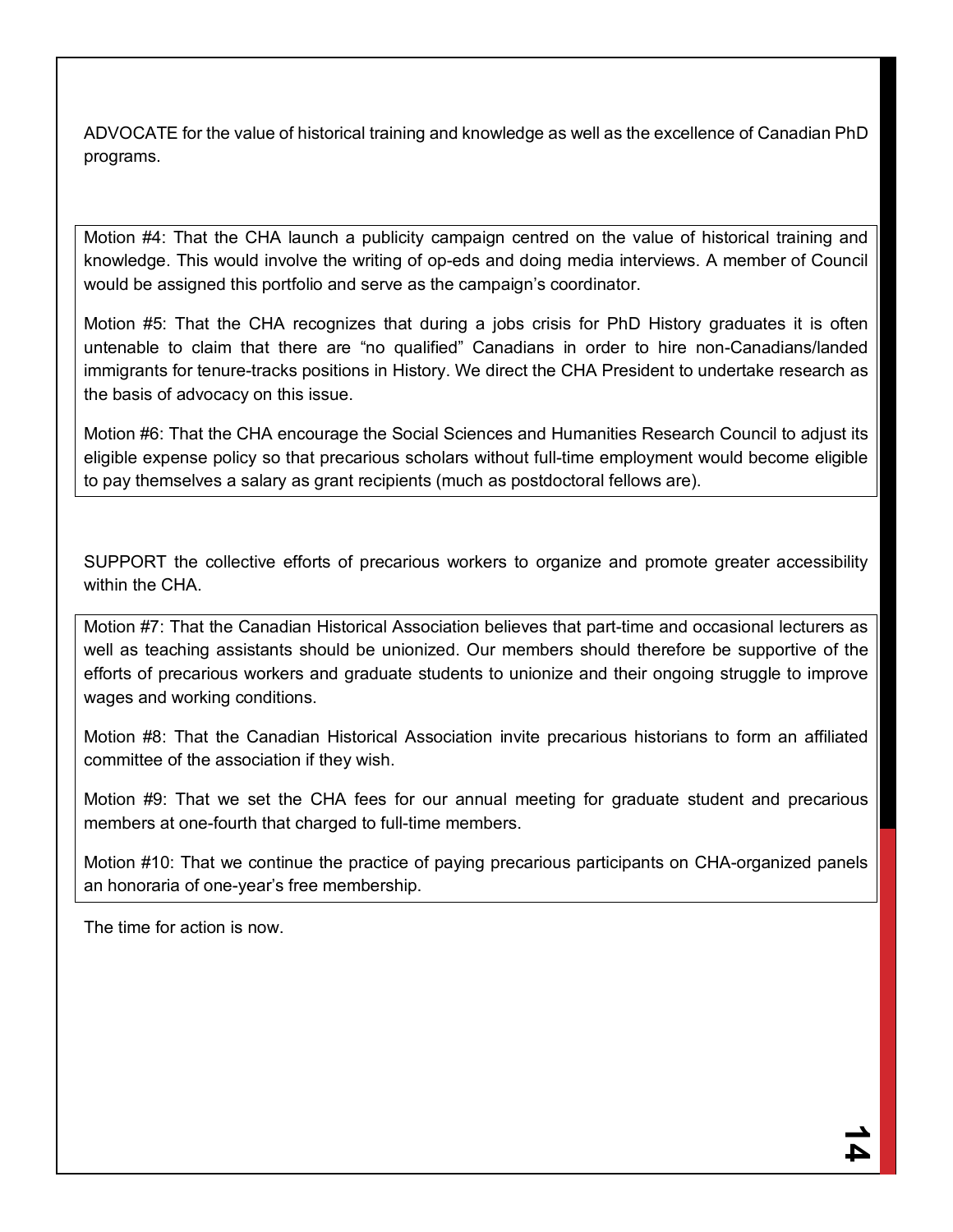## IS IT TIME TO RESTORE THE "CANADIANS FIRST" HIRING GUIDELINES FOR CANADIAN UNIVERSITIES?

Read it all: Steven High, "Is it Time to Restore the "Canadians First" Hiring Guidelines for Canadian Universities?," *Canadian Historical Association* (February 2022), https://chashc.ca/precarity/cha-report-on-precarity.

en français: "La directive d'embauche «Les Canadiens d'abord» dans les universités," *Le Devoir*, 9 février 2022, https://www.ledevoir.com/opinion/idees/671529/travail-la-directive-dembauche-les-canadiens-d-abord-dans-les-universites.

#### "

The humanities and social sciences are in a prolonged crisis. Canadian universities are pumping out outstanding graduates from PhD programs for permanent jobs that simply don't exist. The single major factor is the growing proportion of undergraduate teaching that is being done by precariously employed part-time or occasional instructors. Few permanent jobs are being advertised as a result. That said, it doesn't help that a growing number of those hired are foreign nationals who were not trained in Canada. There is an unfortunate tendency in the academy to equate excellence with what school you a candidate attended, placing Canadian graduates at a distinct disadvantage in the reputational marketplace. It is not unheard of to have all non-Canadian shortlists in job competitions with over one-hundred applicants.

The sense of anger, even betrayal, is palpable among highly qualified recent graduates and precarious instructors.

To understand the deteriorating situation better, the Canadian Historical Association (CHA), which represents professional historians across the country, organized a series of virtual round-table last year which resulted in a major report and a set of recommendations. Our Committee on Precarity has since developed best-practice resources and guidelines for History Department Chairs to mitigate what we can. We also established a seven-member Task Force on the Future of the PhD in Canada to better understand the structural problems. It will be reporting this spring at our centenary conference. I was also directed to investigate the specific issue of hiring policies.

Controversy over the under-representation of Canadians in our universities is nothing new. In the 1960s, those concerns centred on the informal old boy's network that saw Americans hired without advertising the position. According to one estimate, the proportion of Canadian faculty at 15 surveyed universities declined from 75% in 1961 to 49% in 1968. Once established in Canadian universities, "foreign academics tended to hire individuals who were much like themselves in terms of training, outlook, approach." The controversy led to the establishment of the Commission on Canadian Studies, chaired by T.H.B. Symons, and eventually to the "Canadians First" policy in academic hiring in 1981.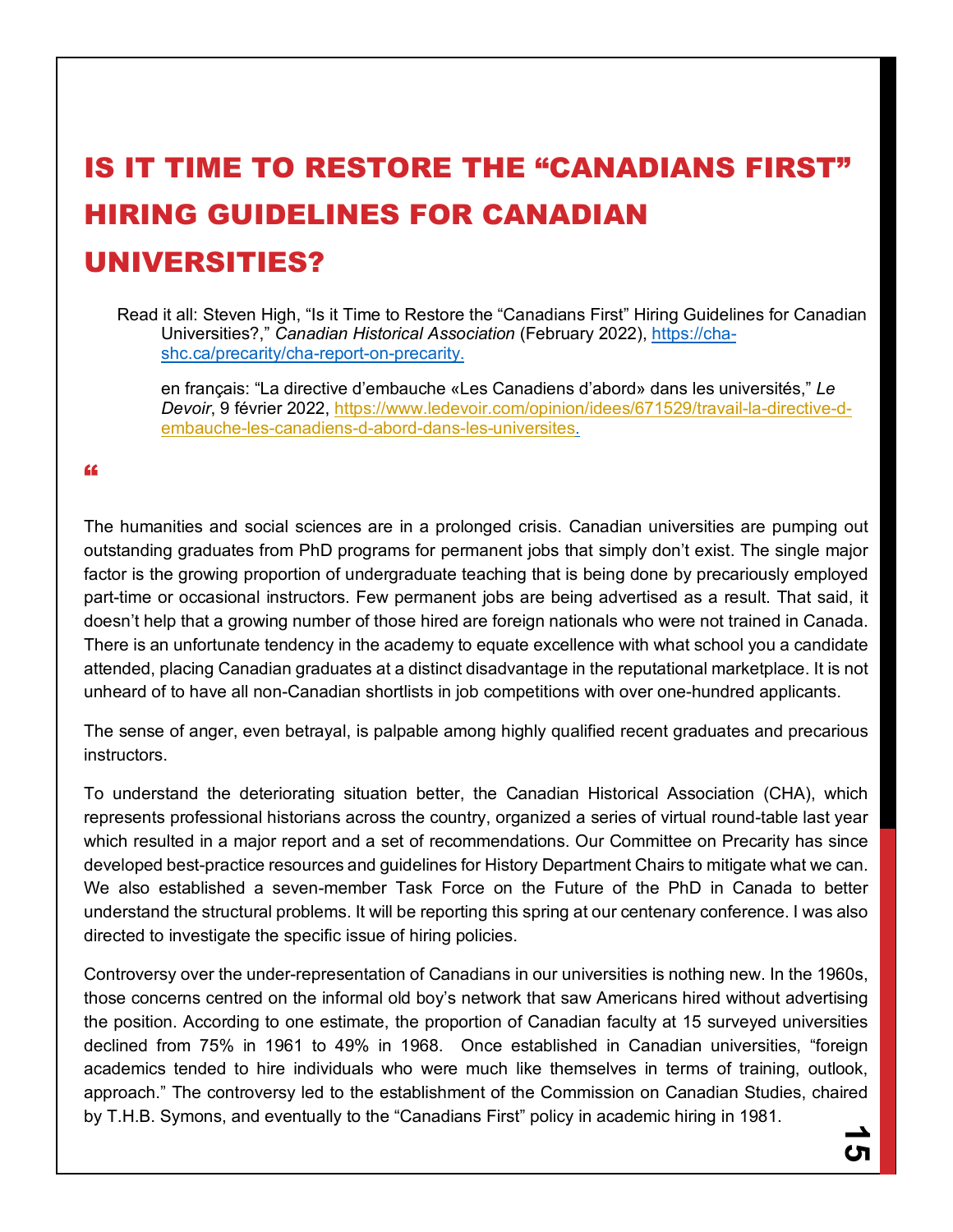Between 1981 and 2001, Canadian universities were required to conduct a Canadian search first before opening it up to non-citizens/permanent residents if no qualified candidate was found. Naturally, there were always exemptions for those disciplines such as biotechnology, electro-engineering and computer science where there was a demonstrated shortage of Canadian talent or when the university was able to attract an academic superstar.

Not surprisingly, many university administrators never liked the policy, seeing it as an obstacle to achieving top international standards. There is some truth to this. And it wasn't just administrators who opposed the regulations. Academics are more likely to see themselves as global citizens and believe, to varying degrees, that knowledge knows no borders. Who would not want to work with or learn from the best?

But "excellence" is a slippery fish.

After all, university rankings are grounded in reputational surveys and include such indicators of greatness as the number of Ivy League-trained professors on the payroll. Canadian universities with global pretensions like to trumpet these associations.

This two-tier policy, first adopted by the Liberals under Pierre Trudeau, survived the Brian Mulroney years and the free trade agreement only to die under the Jean Chretien Liberals.

The 2001 policy change, which followed the blanket exemption for the new Canada Research Chair programme the year before, was prompted by doomsday predictions about the coming shortage of qualified candidates given the expected increased university enrollment with the baby boom "echo". In 2000, the Association of Universities and Colleges of Canada issued a report entitled "Revitalizing Universities through Faculty Renewal" that warned of a serious labour shortage, predicting they would need to hire up to 32,000 new professors by 2010. Canadian universities were expected to only graduate half that number.

In response, the federal government relaxed the policy, allowing universities to advertise domestically and internationally at the same time. But with the promise that qualified Canadians would still be first hired. The "Canadians first" policy thus remains in place today at least in theory.

After getting the green light, Canadian universities used the federal government's Temporary Foreign Workers Program as its primary vehicle for hiring permanent employees outside of the country. The early 2000s saw the "rapid influx" of temporary foreign workers into Canada more generally. The programme, however, is supposed to be limited to sectors where there is a demonstrated labour shortage and that is the rub.

The argument that there is a labour shortage in Canada within the humanities and social sciences is simply untenable.

It is strange to read old predictions of the coming labour shortage, as things did not work out that way. It was all a mirage of course. The modest opening up of the academic job market for historians, at least, only lasted two or three years. I was lucky to be hired during this small window.

The resulting inequities are striking. The Canadian Association of University Teachers (CAUT) raised this issue back in 2015 when it charged that universities were abusing the Temporary Foreign Workers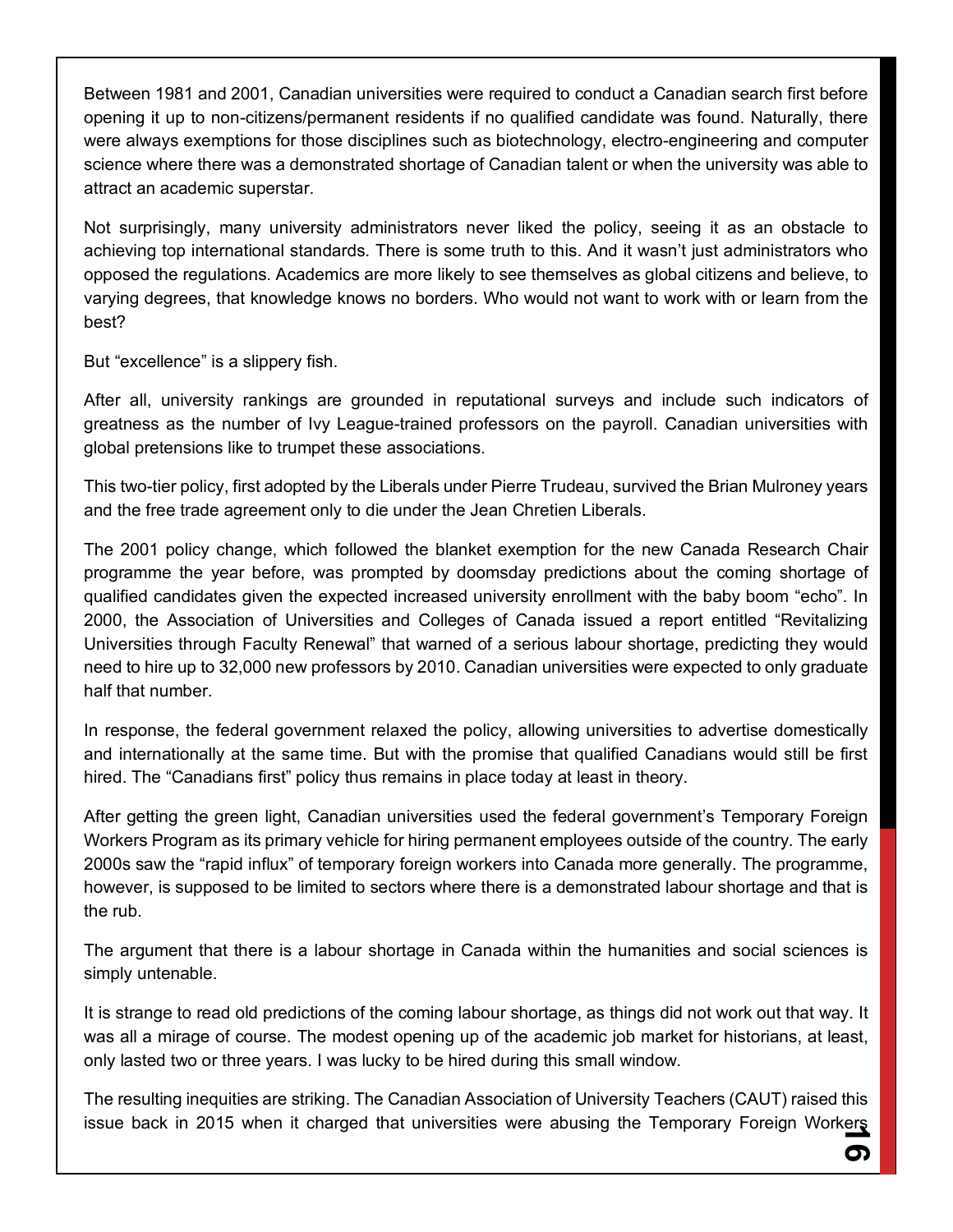Programme. According to CAUT President David Robinson, "The reality is there are scores of qualified Canadian academics who are employed on temporary and part-time contracts who should be considered for full-time openings."

At present, Canadian law requires that all faculty job ads include the following wording "All qualified candidates are encouraged to apply; however, Canadians and permanent residents will be given priority." In practice, however, what does it mean to be "qualified"? Does it include anyone who is a strong candidate, actively publishing and effectively teaching, or does it signify the best candidate available in the international pool of applicants? Nor is there any more clarity in what is meant by giving Canadians' "priority."

To better understand the prevailing situation, I analysed eight university hiring policies freely available online to see what formal direction our universities are giving faculty hiring committees. All repeat the government's vague wording that qualified Canadians and permanent residents would continue to be given first priority. Otherwise, current practice appears to vary considerably from one university to another.

The University of Calgary, for example, seems to have the most restrictive reading of the law: "All Canadian citizens and permanent residents who meet the advertised requirements of the position are to be invited to participate in the selection process, i.e. interviews, presentations, etc. Canadian citizens and permanent residents who are found qualified are to be offered the position before it can be offered to a foreign candidate." For its part, the University of Toronto asks hiring committees to "keep a record of all attempts through written or personal communication or other means that you have made to find qualified Canadian or permanent residents to fill the position." Most universities, however, seem to follow the lead of the University of Alberta, which insists that Canadian citizenship or permanent residency matters only when two candidates are "equally qualified based on the advertised criteria." This wording effectively enshrines a straightforward international job search, albeit one that requires the subsequent denigration of Canadian candidates to justify the final choice. Universities Canada, the voice of upper university administrators in the country strongly supports this global labour market vision.

Because there is little government oversight, universities can pretty much do as they please.

Another key factor to consider is the overdue prioritization of Equality, Diversity and Inclusion criteria in hiring. History, as a discipline, has been one of the whitest in the humanities and social sciences. This urgently needs to change. Accordingly, any restoration of the "Canadians first" policy must not be a barrier to these efforts. One way to advance our EDI goals, while supporting our own graduates, is to recognize Canadian-trained international students amongst the priority job pool.

I believe it is time to restore the two-tier policy as there is no shortage of well qualified, indeed excellent, candidates already in Canada. To say there are no qualified Canadians or permanent residents for these positions is a lie, and not even a subtle one at that. Our PhD graduates deserve more than precarious part-time or occasional work.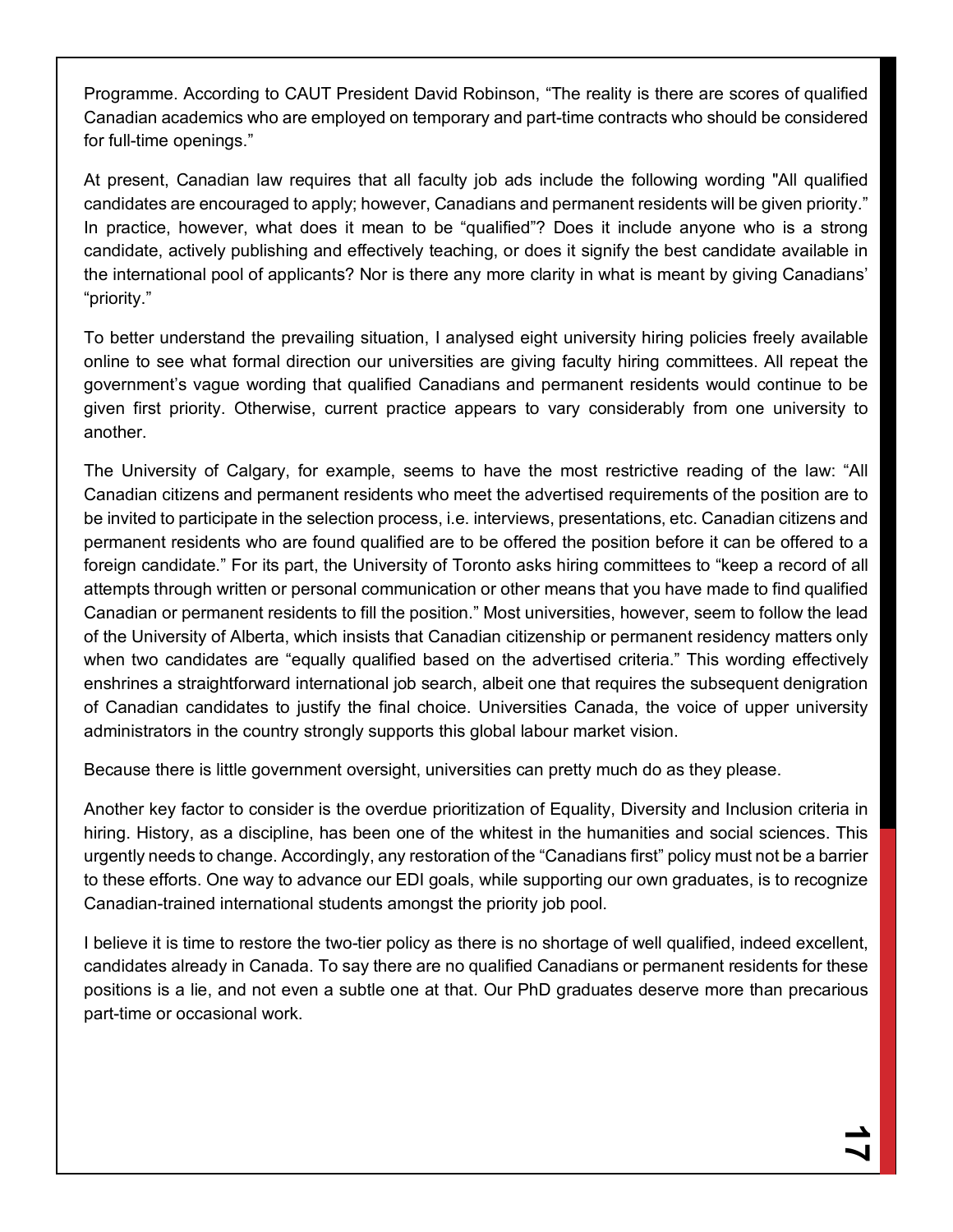### PROMISING DEPARTMENTAL PRACTICES FOR PRECARIOUS TEACHERS

Read it all: "Promising Departmental Practices for Precarious Teachers," *Canadian Historical Association* (2021) https://cha-shc.ca/precarity/departmental-best-practices-for-precariousteachers.

"

### **Summary Table of Promising Practices**

| <b>Principles</b>               | <b>Actions</b>                                                                                                                                                                                                                                                                                   |
|---------------------------------|--------------------------------------------------------------------------------------------------------------------------------------------------------------------------------------------------------------------------------------------------------------------------------------------------|
| Communication +<br>Transparency | <b>Outreach:</b> Meet with new precarious instructors (PIs) and let them know about<br>the resources available at the department and the institution. Ask them what the<br>department can do to improve their working conditions.                                                                |
|                                 | <b>Checklist:</b> Prepare a document that lists resources, academic regulations,<br>standards and templates for course outlines and evaluations, and contacts in<br>the department and elsewhere in the institution.                                                                             |
|                                 | <b>Representation:</b> Help PIs elect one or more representatives to the department.<br>Offer to host a general meeting with the PIs, at least once a year. Greet them,<br>inform them, answer their questions/comments, and let them continue the<br>meeting in camera.                         |
|                                 | <b>Professional information:</b> Inform PIs in your unit of upcoming job openings,<br>the course schedule for upcoming terms, courses taught by graduate students.<br>Inform PIs of program revisions in your unit.                                                                              |
|                                 | Explain, regularize, communicate rules and procedures related to hiring,<br>evaluation, professional support and teaching. Value the contribution of PIs in<br>your department's course offerings. Promote their research and publications.<br>Post PI's profiles on your department's web page. |
| Resources                       | Provide PIs in your unit with resources equivalent to those available to full-<br>time faculty. An office equipped with a computer and telephone; access to a<br>photocopier and scanner; ensure that this equipment is kept up to date.                                                         |
|                                 | Teaching Assistants: Inform PIs promptly of the TA hours assigned to their<br>courses. Inform them of the rule that determines the number of hours. Offer<br>them a list of candidates. Maximize the hours for courses taught by PIs.                                                            |
|                                 |                                                                                                                                                                                                                                                                                                  |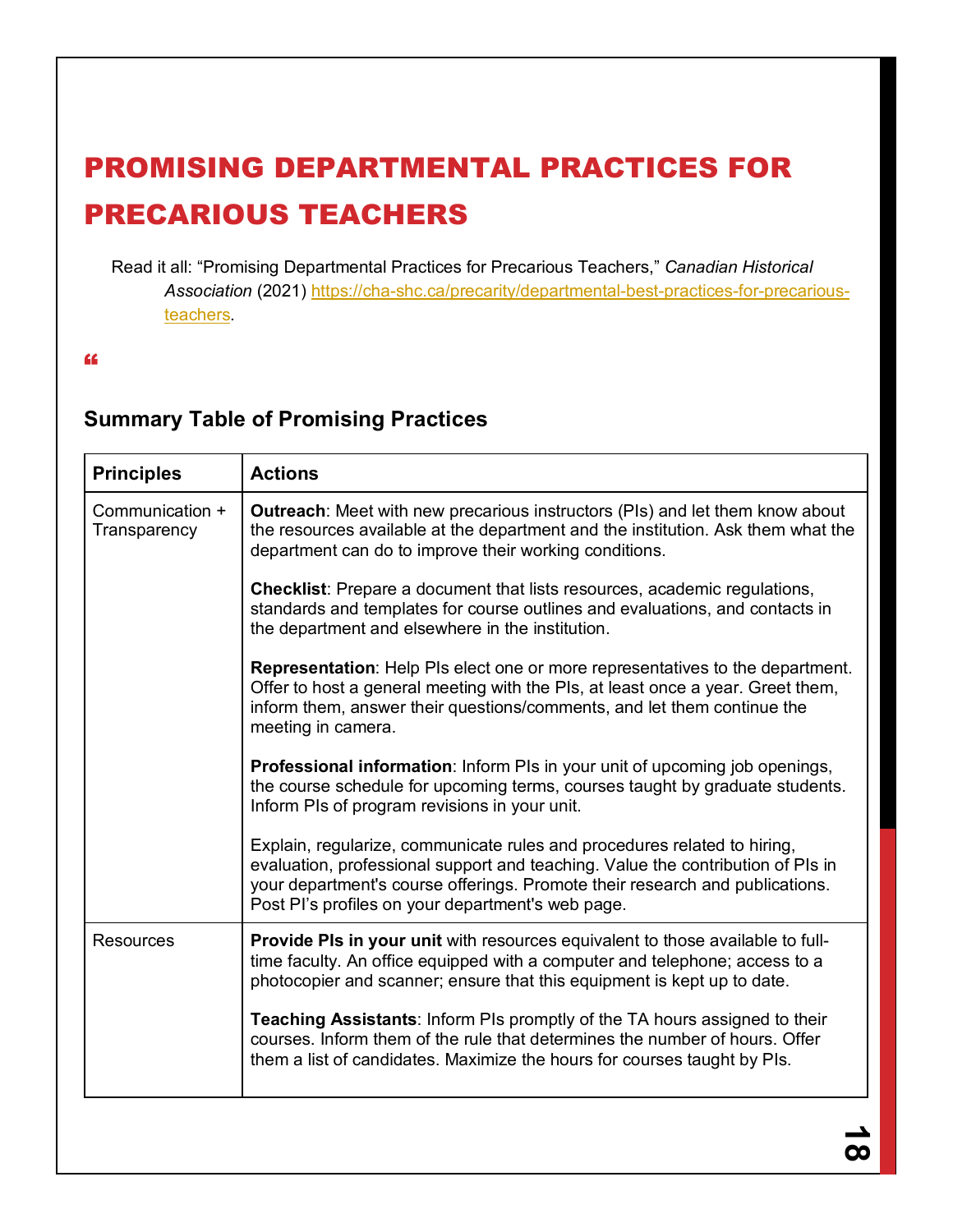|                                        | <b>Share teaching resources:</b> syllabi, slide presentations, etc. Offer PIs guest<br>speakers in courses they teach, offer them paid lectures in other departmental<br>courses.                                                                                                                                                                                                                                                     |
|----------------------------------------|---------------------------------------------------------------------------------------------------------------------------------------------------------------------------------------------------------------------------------------------------------------------------------------------------------------------------------------------------------------------------------------------------------------------------------------|
| Collegiality                           | Representation: Ask PIs to elect two representatives and invite these<br>individuals to attend the department's meetings. Invite their representatives to<br>departmental committees, especially the one responsible for undergraduate<br>studies. Include a "precarious faculty" item on the agenda. Pay them for their<br>work representing PIs.                                                                                    |
|                                        | <b>Education planning:</b> Invite PI representatives to sit on committees that review<br>curricula, course offerings, and plan course offerings. Consider the working<br>conditions and strengths of PIs in your unit when planning course offerings.                                                                                                                                                                                 |
|                                        | Invite PIs to your department's social events.                                                                                                                                                                                                                                                                                                                                                                                        |
|                                        | Support governance reforms that allow PIs and student representatives to sit<br>and vote on institutional and faculty committees/assemblies with voting rights.                                                                                                                                                                                                                                                                       |
| Working<br>Conditions                  | <b>Compensation:</b> Ensure that PIs are compensated for their work: preparation of<br>syllabi, course preparation, grading of assignments/exams, administrative<br>duties, representation.                                                                                                                                                                                                                                           |
|                                        | Seniority: Inform PIs in your unit of teaching opportunities. Assign teaching<br>loads based on seniority and teaching experience, with a right of first refusal.<br>Explain and communicate seniority and hiring rules. Inform PIs of new<br>opportunities after the employment relationship is terminated.                                                                                                                          |
|                                        | <b>Student Teaching:</b> Graduate student teaching must be subject to the same<br>conditions (status, rights, salary, seniority, TAs, etc.) as that of Graduate PIs.<br>Pay PIs and graduate students who lecture in your department. Graduate<br>funding should not be used to pay for graduate student teaching. Limit the<br>number of teaching loads offered to graduate students. Provide coaching and<br>mentoring for new PIs. |
|                                        | Teaching evaluations: Offer support to PIs who receive a low rating in student<br>evaluations of teaching. Treat these evaluations as opinion polls. Avoid punitive<br>measures except in cases of misconduct.                                                                                                                                                                                                                        |
|                                        | Rights: Precarious faculty have the same rights as permanent faculty. Fairness,<br>academic freedom, intellectual property, labor standards, support for teaching,<br>due process and transparency                                                                                                                                                                                                                                    |
|                                        | Support the demands of PIs and their representatives, through your<br>association/union, and through your faculty and institutional administrative<br>functions.                                                                                                                                                                                                                                                                      |
| Career and<br>Institutional<br>Support | Access to professional resources: Support PIs' access to your institution's<br>research and teaching support services, and access to training and<br>development offerings.                                                                                                                                                                                                                                                           |
|                                        | <b>Research and Outreach: Integrate PIs into your department's research teams</b><br>and projects and pay for their work. Support their research, publications, funding                                                                                                                                                                                                                                                               |
|                                        | ဖ                                                                                                                                                                                                                                                                                                                                                                                                                                     |